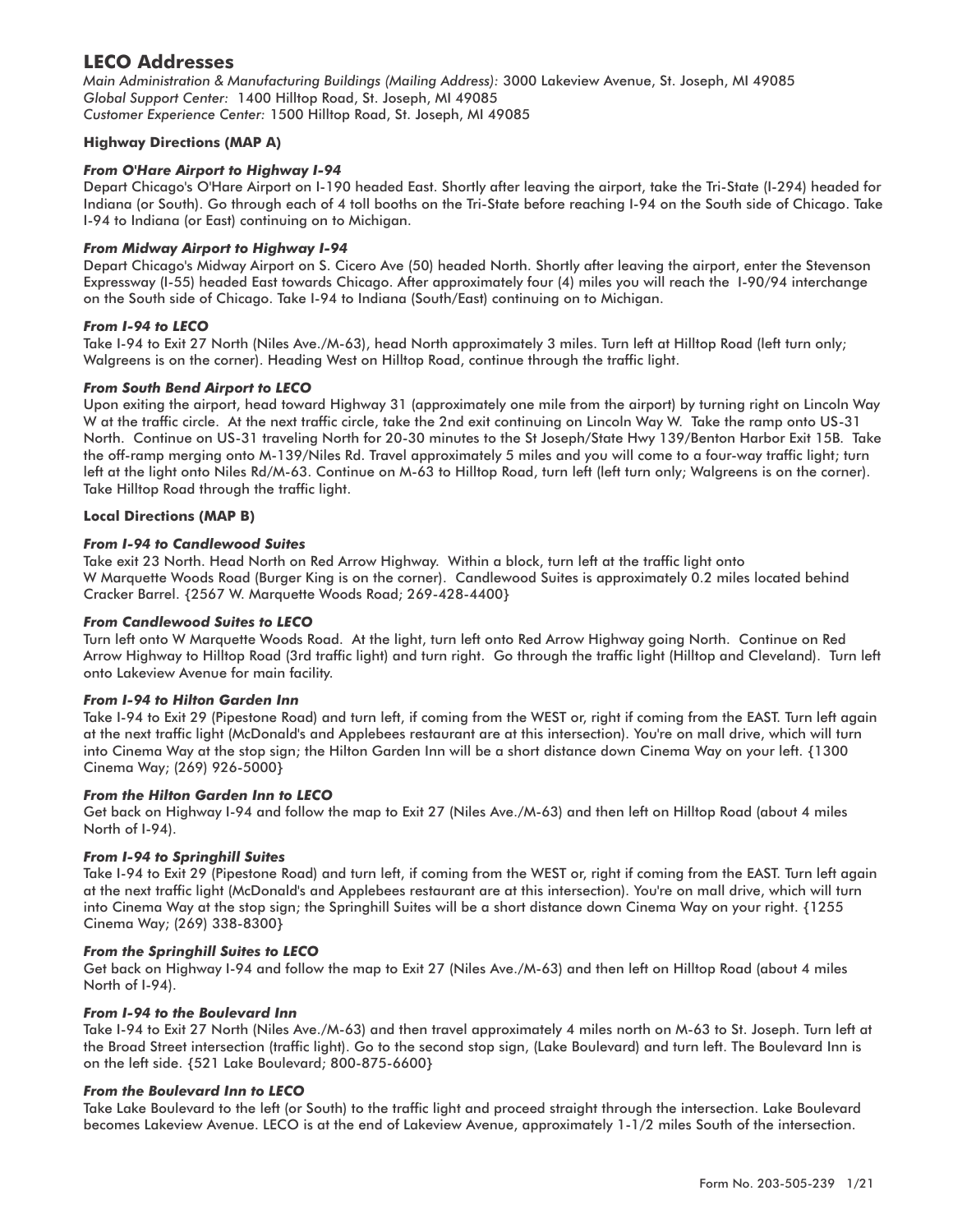## *From I-94 to St. Joseph Holiday Inn Express*

Take I-94 to Exit 27 North (Niles Ave./M63), head North approximately 3 miles. Turn left at Hilltop Road (left turn only; Walgreens is on the corner). Continue straight through two traffic lights until you reach the T-intersection of Hilltop and Red Arrow Highway. (You will pass LECO Corporation on Hilltop on your way to the hotel.) Turn right at Red Arrow Highway; Holiday Inn Express is located just past the intersection. {3019 Lakeshore Drive; 269-982-0004}

## *From St. Joseph Holiday Inn Express to LECO*

Get back on Red Arrow Highway and take a quick left onto Hilltop Road. Follow Hilltop Road through one traffic light and look for LECO's red brick administrative building on the corner of Hilltop and Lakeview.

## *From I-94 to Hampton Inn, St. Joseph*

Take I-94 to Exit 23 South. Turn onto Red Arrow Highway, going South. Hampton Inn is next to the Five O'Clock restaurant on the right. {5050 Red Arrow Highway; 269-429-2700}

## *From Hampton Inn to LECO*

Turn left onto Red Arrow Highway going North. Take Red Arrow Highway to Hilltop Road (5th traffic light) and turn right. Go through the stoplight on Hilltop/Cleveland and look for LECO's red brick administrative building on the corner of Hilltop and Lakeview.

#### *From I-94 to Staybridge Suites*

Take I-94 to Exit 29 (Pipestone Road) and turn LEFT if coming from the WEST, or RIGHT if coming from the EAST. Turn left again at the next traffic light (McDonald's and Applebees restaurant are at this intersection). You're on Mall Drive, which will turn into Cinema Way at the stop sign; the Staybridge Suites will be a short distance down Cinema Way on your right. {1275 Cinema Way; (269) 371-0000}

## *From the Staybridge Suites to LECO*

Get back on highway I-94 West, follow the map to Exit 27 (Niles Ave./M-63). Follow to Hilltop Road (about 4 miles North of I-94), turn Left.

## *From I-94 to the The Inn at Harbor Shores*

Take I-94 to Exit 27 North. Head northeast on Red Arrow Hwy (1.8 mi); continue onto Lakeshore Dr (3.7 mi); continue onto Main St (1.2 mi); continue onto M-63 N (207 ft); turn right toward Whitwam Dr (0.2 mi); turn right onto Whitwam Dr (377 ft). {800 Whitwam Dr; (269) 983-1111}

## *From the The Inn at Harbor Shores to LECO*

Take Whitwam Dr to W Main St in Benton Harbor (0.5 mi); continue on Main St to Saint Joseph (1.8 mi); slight left onto Lakeview Ave (1.3 mi).

## *From I-94 to the Fairfield Inn and Suites*

Take I-94 to Exit 23 Red Arrow Hwy, Stevensville; head north on Red Arrow Hwy (0.4 mi); turn left. {Fairfield Inn & Suites, 4408 Red Arrow Highway, Stevensville (269) 429-1111}

#### *From the Fairfield Inn and Suites to LECO*

Head east toward Red Arrow Hwy; turn left onto Red Arrow Hwy (0.9 mi); continue onto Lakeshore Dr ( 2.1 mi); turn right onto Hilltop Rd (0.7 mi); turn left onto Lakeview Ave.

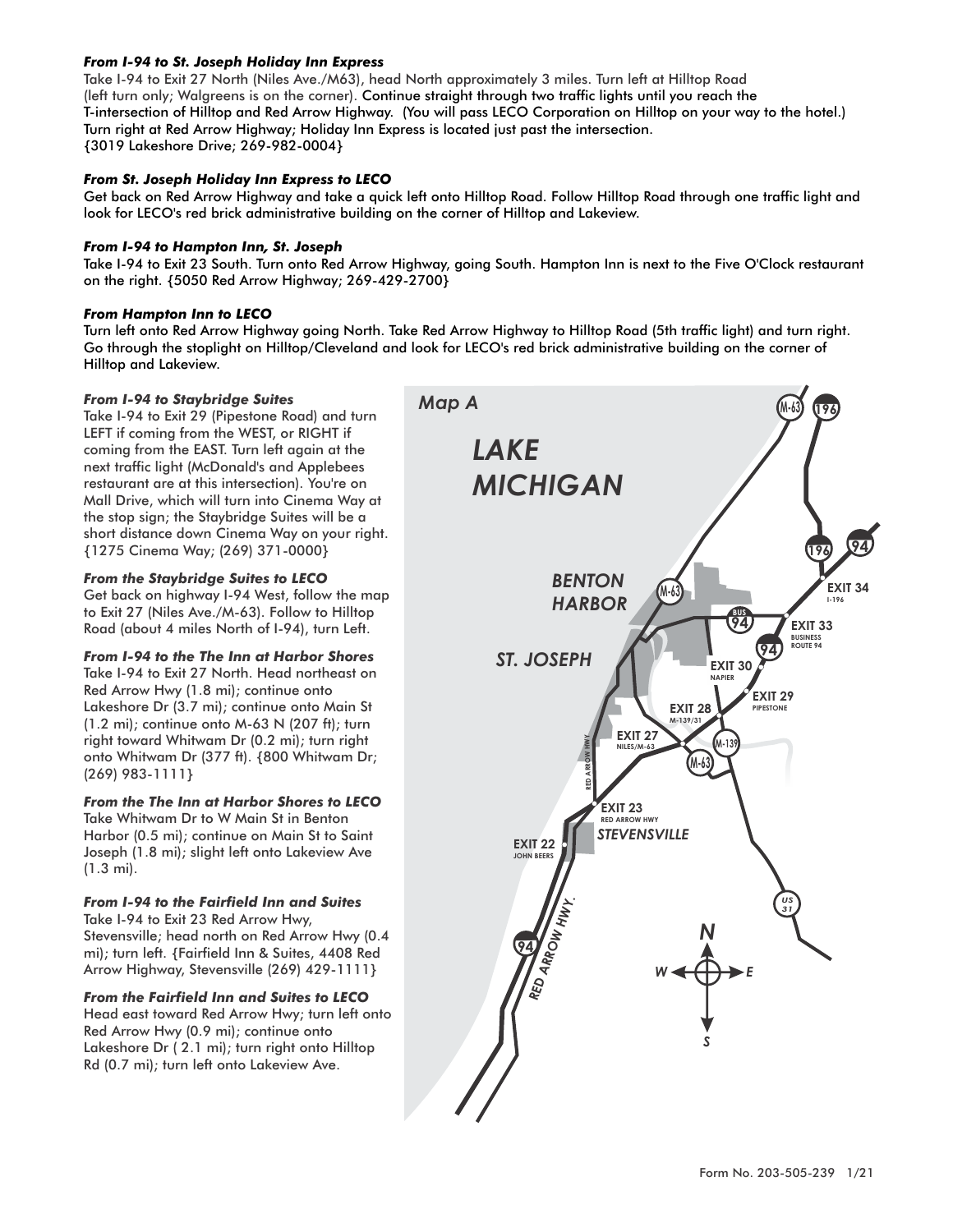**Map B**